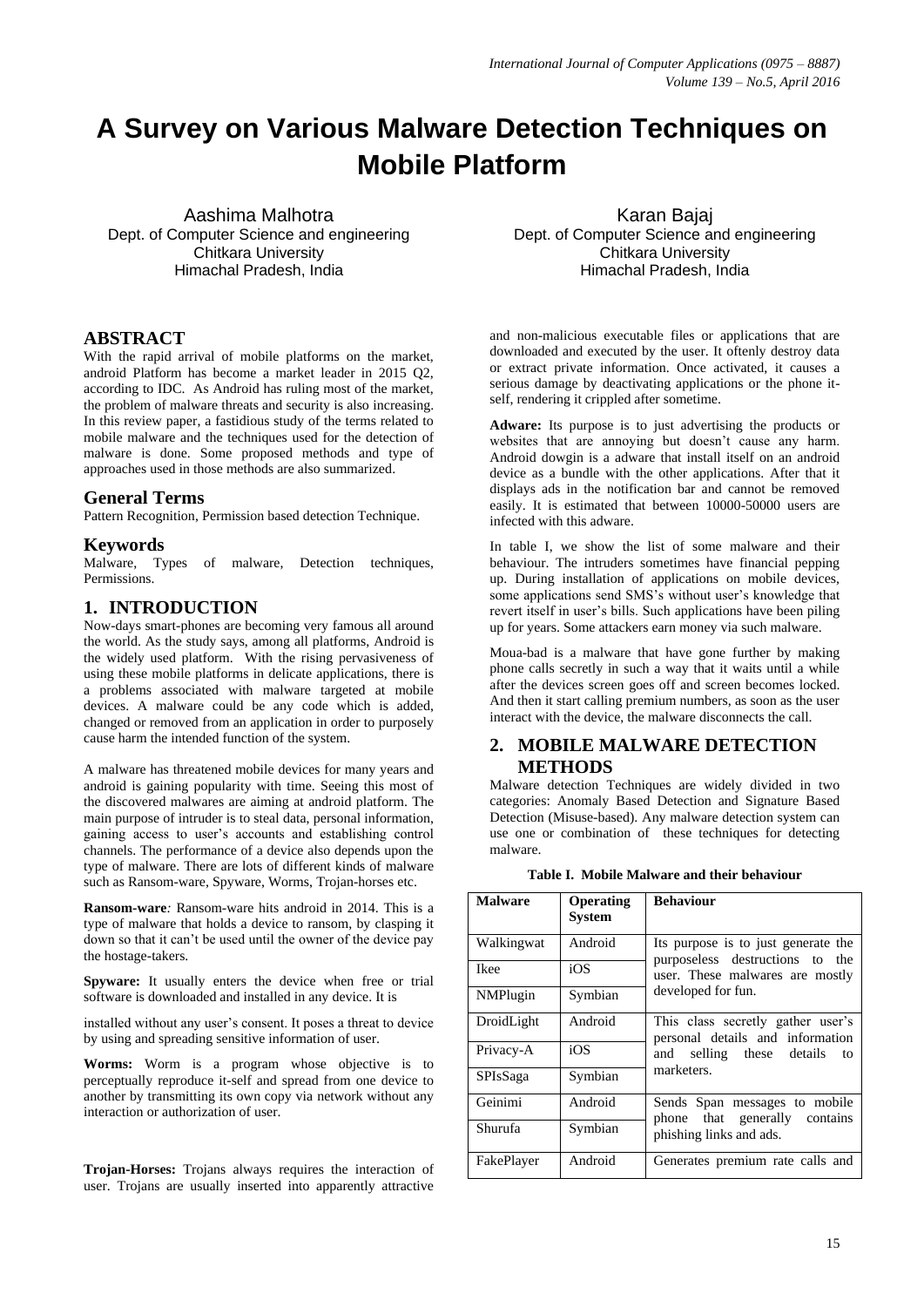| Floker   | Symbian | SMS.                                                                      |
|----------|---------|---------------------------------------------------------------------------|
| Ikee.B   | iOS     | Steal user's credentials such as<br>account details by secretly listening |
| InSpirit | Symbian | to text messages, capturing key<br>logging etc.                           |

Figure 1. shows different approaches which comes under these techniques. A specific analysis or approach of both the techniques is determined by how a particular technique gather information to detect malware.

An anomaly based detection apply its knowledge on program under inspection to decide its maliciousness. Knowledge consist a set of valid or normal behaviour. A specification based technique is a special type of anomaly based. This technique uses some specification or rule set of what is a valid behaviour in order to find behaviour of program under inspection. Programs violating specification are considered malicious. Anomaly based systems assume that all anomalous activity as malicious. Hence basing on the normal activities, system creates a normality model which then enables it to indicate normal activity [1].

Anomaly based technique generally works in two phases: training or learning phase and detection or monitoring phase. In training phase, the detector aim to learn the normal behaviour. The behaviour of host or program under inspection could be learnt under this phase. The detection of zero day attack is the prime advantage of anomaly based detection. The attacks which are not known to detector previously are known as zero day attack. High false alarm rate and difficulty in determining of what features should be learned causes problem in this technique.

A signature or misuse based detection technique uses its characterization of predefined patterns or signatures that can be matched with the data under inspection. A signature can be strings execution stack or binary information. Signatures require a repository, like any large quantity data requires some storage. All the knowledge, signature based technique has is represented by the repository. Repository is searched when this method is applied on program under inspection, to check whether the PUI contains a known signature. One of the limitations of signature based is that it cannot detect zero attacks.

Static, dynamic and hybrid approaches are used by intrusion detection system. Static approach detects malware before the execution of program under inspection whereas dynamic approach detects malware after or during the execution of the program under inspection. Hybrid approach is the combination of static and dynamic approach.



**Fig 1. Malware Detection Technique**

#### **2.1 Static Malware Detection Technique**

Static analysis approach is a fast and inexpensive approach of detecting maliciousness or bad code segments in a program without executing them. It can be applied on many representations of a program. Static analysis tools can applied on source code to detect memory corruption faults. It can also be used on the binary representation of a program. Some information gets lost while compiling the code into binary executables. It further complicates the job of analyzing code.

The techniques defined in Figure 2 are used in primary analysis, when programs are first checked out to find any threat. Figure 2(a) shows static malware detection technique for symbian OS. This technique uses IDA Pro to disassemble mobile application then extract system calls or features. Then it uses clustering mechanism to analyze application as malicious or non malicious. Figure 2(b) shows static technique used for performing static taint analysis on iOS. And Figure 2(c) shows static technique proposed for Android [3].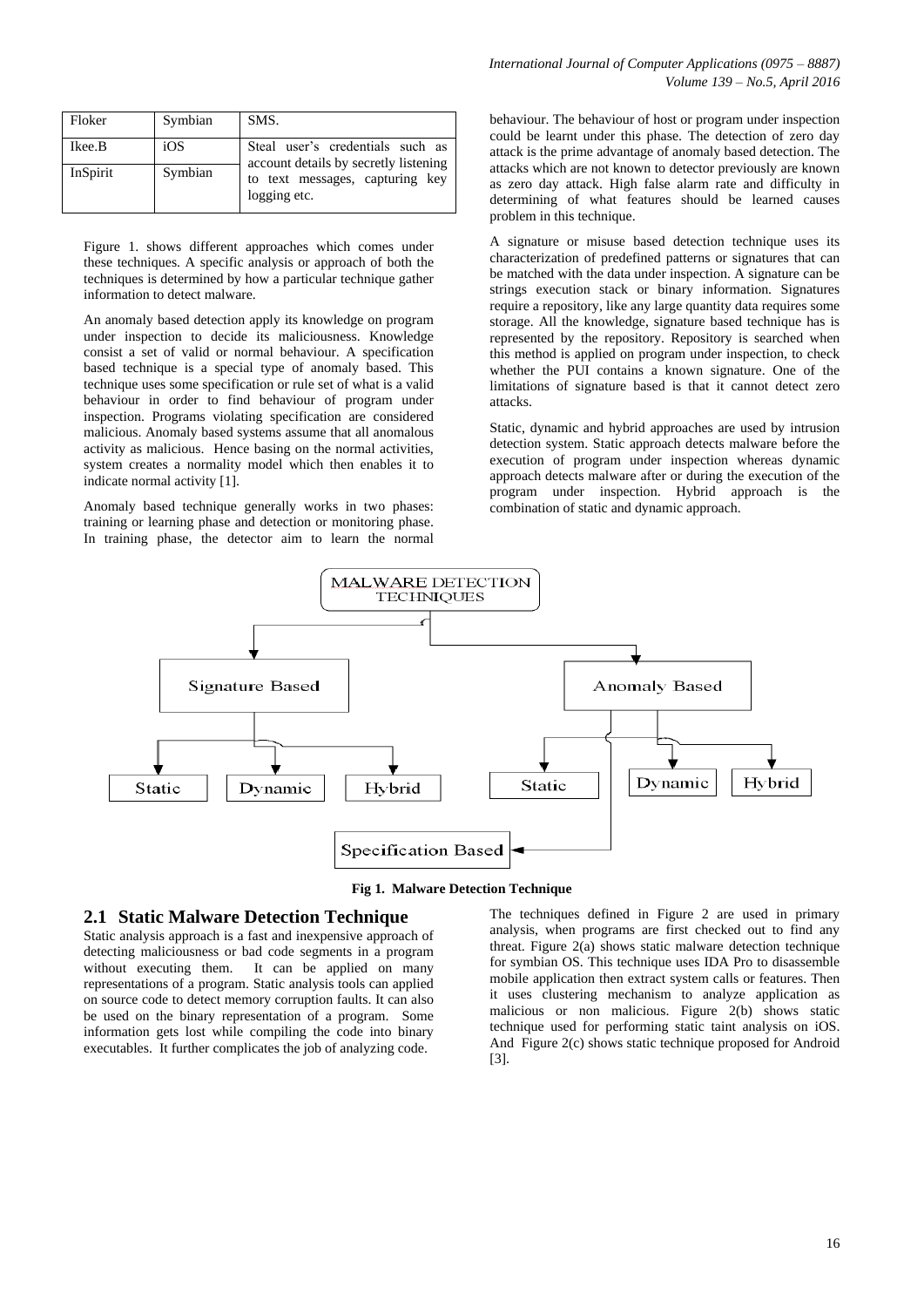

**Fig 2. Static analysis based on system calls, taint analysis and source code**

# **2.2 Dynamic Malware Detection Technique**

To monitor dynamic behaviour of an application, this technique requires isolated environment for executing mobile applications, such as virtual machine or emulator. As dynamic analysis is done in runtime environment, it cop out the limitations of static analysis which are unpacking and obfuscation. Large scale analysis is another advantage of dynamic malware analysis.

But dynamic analysis suffers from partial code coverage as it usually monitors only single execution path. This drawback is known as dormant code. Also if the environment is not correctly isolated there is the risk of harming nearby systems. Primary use of dynamic analysis is in taint tracking and system call tracing. Enck [15] states a misuse based detection system which provide system-wide dynamic taint tracking for android. Figure 3 shows the system wide dynamic analysis in which mobile application passes to the dalvik machine to perform some granularities of taint propagation. Then dynamic analysis screens impacted data for any data loss before it leaves the system.

# **2.3 Permission Based Analysis**

Several permissions are required by an android application to work and to install any application in mobile user has to allow all permissions requested by the application [5]. Permissions play a very important role in mobile application. It tells about the application's intention and back end activities to the user. Permissions are clearly defined in smart phones, so that application creator must get hands on appropriate permissions. In spite of that, some creator purposely hide the permissions the use in the application,

leading to application vulnerability [3]. Permissions include requested and required permissions. Android permissions are categorized into 4 types: normal, dangerous, signature and signatureOrSystem. Therefore, idea to determine a harmful

application is to check whether an application requires a dangerous permission.



#### **Fig 3. System wide Dynamic analysis**

Access permissions are categorized as dangerous. Some dangerous permissions are: ACCESS COARSE LOACTION and ACCESS FINE reads the location of user, BLUTOOTH access Bluetooth devices, Access INTERNET etc. an application having more than one dangerous permission doesn't means that it's a baleful or unfriendly application. A location based application would require some dangerous permissions like ACCESS INTERNET or ACCESS COURSE LOCATION. Developer declares permissions manually and all declared permissions are not actually required by the application. This will increase difficulty in finding malicious application based on the permissions.

# **3. LITERATURE SURVEY**

So far study of different malware detection methods and approaches are done. Different malware detection systems are proposed earlier. Table II shows an academic research on different malware detection systems. A solution based on monitoring events occurring on Linux-kernel level is proposed by Schmidt et al. [9]. They analyze Linux based tools for improving security and extracting features from the Linux kernel. After that these features were used to create a model for the smart-phone behaviour. But they were not able to test their system because on that time there were no real Android devices available. Same authors in [11] proposed an Android application sandbox. They aim to perform static and dynamic approaches on android applications. In this an android application sandbox is proposed to detect mistrustful application.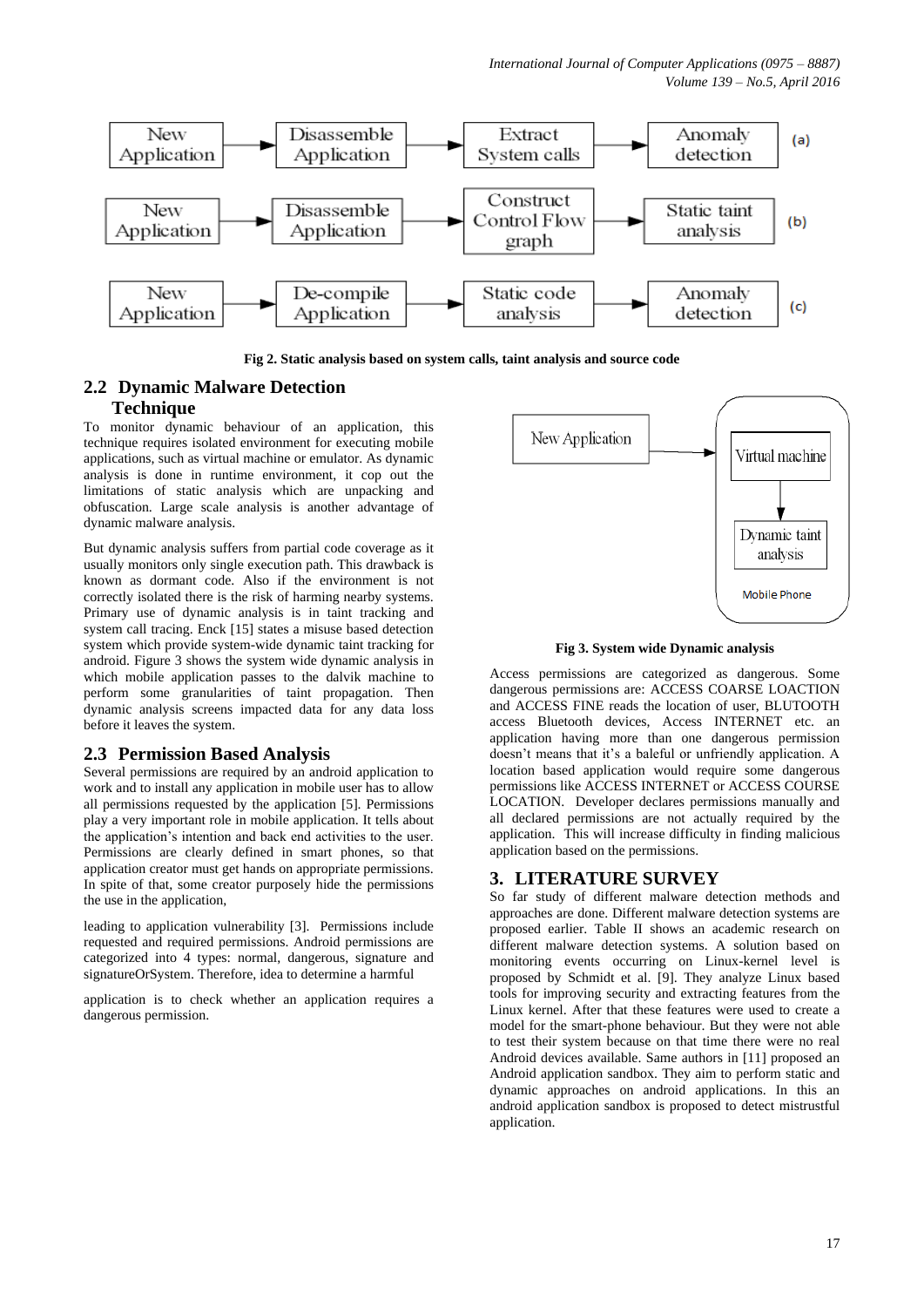| <b>Author</b>                        | Approach    | <b>Detection Method</b>      | <b>Platform</b> | <b>Description</b>                                                                                                                                                                                                                                                                     |  |  |
|--------------------------------------|-------------|------------------------------|-----------------|----------------------------------------------------------------------------------------------------------------------------------------------------------------------------------------------------------------------------------------------------------------------------------------|--|--|
| Schmidt et al.<br>$(2009)$ [10]      | <b>HIDS</b> | Signature based<br>Detection | Android         | Host based static detection approach, which analyze<br>executables to extract function calls. Classification is<br>done by comparing function calls with executables.                                                                                                                  |  |  |
| Blasing et al.<br>(2010)[11]         | <b>HIDS</b> | Signature based<br>Detection | Android         | Static and dynamic analysis is performed on android<br>application. Static analysis is performed to detect<br>patterns by scanning source code. Dynamic analysis is<br>done in isolated environment on application.                                                                    |  |  |
| Portolakidis<br>et al.<br>(2010)[12] | HIDS, NIDS  | Anomaly based<br>Detection   | Android         | Paranoid Android, is a system where complete malware<br>analysis is done in the cloud using mobile phone<br>replicas. It requires a secure virtual environment.                                                                                                                        |  |  |
| Shabtai et al.<br>(2010)[13]         | <b>HIDS</b> | Anomaly based<br>Detection   | Android         | Uses KBTA methodology to detect suspicious temporal<br>patterns and issues a alert if an intrusion is found.                                                                                                                                                                           |  |  |
| Shabtai et al.<br>(2011)[14]         | <b>HIDS</b> | Anomaly based<br>Detection   | Android         | Andromaly: It is a host based intrusion detection<br>system, which monitors features of mobile phone and<br>apply machine learning algorithms to classify malicious<br>and non-malicious data.                                                                                         |  |  |
| Enck et al.<br>(2010)[15]            | HIDS, NIDS  | Anomaly based<br>Detection   | Android         | Taint-Droid: It is a system which monitors android<br>application and alert user when sensitive data is found.<br>To monitor sensitive data information it uses taint<br>tracking.                                                                                                     |  |  |
| Grace et al.<br>(2012)[16]           | <b>HIDS</b> | Signature based<br>Detection | Android         | RiskRanker tool is a based on signature based detection<br>of known exploits. Static analysis is done on symbolic<br>execution.                                                                                                                                                        |  |  |
| Egele et al.<br>(2011)[17]           | <b>NIDS</b> | Signature based<br>Detection | iOS             | PiOS: Detects leaked sensitive phone-related<br>information. Firstly, it decrypts Objective-C binary and<br>generate control flow graph. Presence of leaks - paths<br>arising from functions obtaining sensitive resources are<br>checked in the graph.                                |  |  |
| Burguera et<br>al. (2011)[18]        | <b>HIDS</b> | Behaviour based<br>Detection | Android         | Crow-droid: A framework is proposed which analyze<br>mobile phone application. It checks the anomalous<br>behaviour of known application and in collaboration<br>with android user community, it will be able to<br>distinguishing between malicious and non malicious<br>application. |  |  |

|  | Table II. Academic Research On Malware Detection System |  |  |  |  |  |
|--|---------------------------------------------------------|--|--|--|--|--|
|--|---------------------------------------------------------|--|--|--|--|--|

Schmidt et al. [10] proposed a host based malware detection system for android platform. It is a signature detection method which applies static approach on executables Portolakidis [12] proposed another system where security checks are applied on remote security servers. At the same time they implement security model prototype for android phones. Shabtai et al.[13] proposed a host-based intrusion detection system in which time-stamped security data is repeatedly monitored and then the (KBTA) knowledge based temporal abstraction methodology is proposed. Central management capabilities for android mobile developed to evaluate KBTAmethod and combine with light weight Intrusion detection system (IDS).

Andromaly, a framework to detect malware on android devices is developed by Shabtai[14]. It monitors different events and features obtained from mobile devices. then it applies machine learning to determine collected data as malicious and non malicious. Dynamic analysis method uses application emulation or execution. Enck et al. in 2010 provides a dynamic taint tracking for Android. It integrates variable, method, message, file-level. It tracks multiple sources of sensitive data. Virtual execution environment is used for real time analysis. TaintDroid acquires 32% performance overhead and enforces minor overhead on related third party application.[15] Tracking the flow of acute data with TaintDroid generates beneficial input for android users android users and security service associations chasing to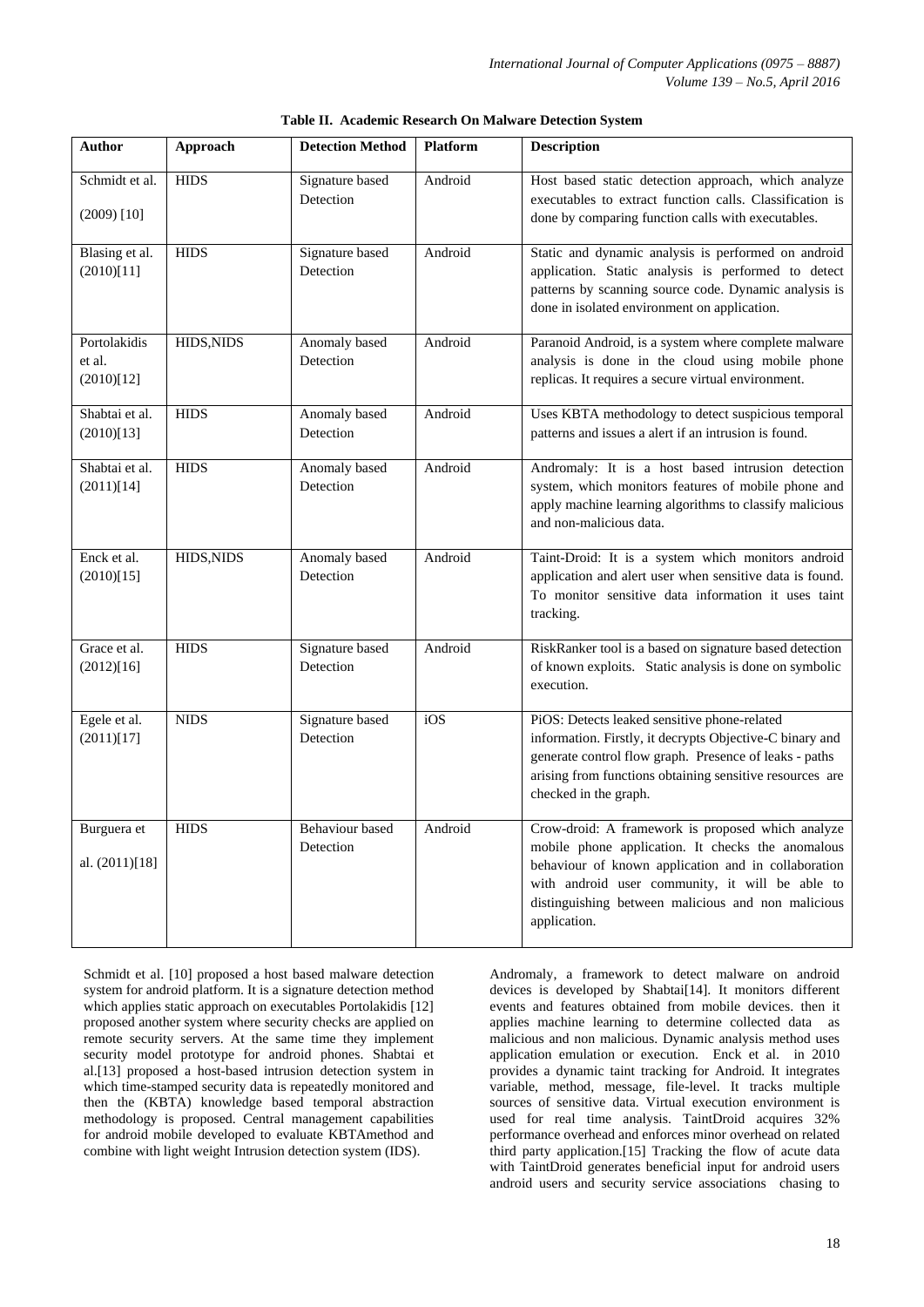find applications not working properly. Risk-Ranker [16] tools is implemented by authors in which static analysis is done on detect paths of user unexpected actions. It also uses signature based analysis to find known exploits. Applications which are using encryption and decryption methods examined high risk.

Egele et al. in 2011 provides a network intrusion detection system PiOS. It uses signature based detection method. It was developed to detect tenable leaks of sensitive phone-related data and information on smartphone platform. [17]. Burguera et al. in [18] provides a behaviour based system crowdroid. It consists of a client application which is installed on central server and android devices. Client application transfer system calls to the server executed by the observed application. For every application behaviour datasets are created by server. After collecting sufficient data partial clustering algorithm is used to cluster each dataset. It produces two sets: benign programs behaviour and Trojan-like behaviour.

Yujie Fan et al. in 2016 propose a detection framework based on data mining called Malicious Sequential Pattern based Malware Detection (MSPMD) sequence mining algorithm. This framework is the combination of sequential pattern matching algorithm and All-Nearest-Neighbor (ANN) classifier. This framework gave favorable experimental results on real data collection. MSPMD attain better outcomes in Detection Rate( 96.17%), False Positive Rate(6.13%) and ACCURACY(95.25%) as compare to other Malware detection framework [19].

### **4. CONCLUSION**

Various literatures related to mobile malware detection has been thoroughly studied and analyzed in this paper. The various pros and cons of the different techniques have been discussed and listed. Two major techniques, namely, anomaly based and signature based techniques, are usually taken up by researchers. In the signature based techniques, the pattern of instruction sets is studied and analyzed while in the anomaly based techniques, the unusual activities are detected. The review gives an idea of research gaps available in the field. In future signature based techniques can be enhanced using DNA matching techniques applied in other domains. Also permission based strategy can be utilized and a hybrid technique can be developed for improved performance in terms of accuracy, precision, recall, etc.

# **5. ACKNOWLEDGMENT**

I would like to express my gratitude to Mr**.** Karan Bajaj for his support, help and guidance during my research work. He has been a constant guiding force and source of illumination. Finally thank the almighty god with whose grace I am always motivated and deeply engrossed with my thesis work during the entire duration from its conception to success.

#### **6. REFERENCES**

- [1] Schmidt A.D. 2011. Detection of Smartphone Malware, doctoral diss., Berlin Institute of Technology, Berlin, Germany.
- [2] Landage, J. and Wankhade, M. P. 2013. Malware and Malware Detection Techniques: A Survey, International Journal of Engineering Research and Technology, Vol. 2, no. 12, 2013.
- [3] Felt, Porter, A., Finifter, M., Chin, E., Hanna, S. and Wagner, D. 2011. A survey of mobile malware in the wild, Proc. 1st ACM workshop on Security and privacy

in smartphones and mobile devices, ACM, New York, 2011, pp. 3-14.

- [4] Dini, Gianluca, Martinelli, F. and Sgandurra, D.2013. MADAM: A Multi-level Anomaly Detector for Android Malware, Journal of MMM-ACNS, vol. 12, 2013, pp. 240-253.
- [5] Huang, C.Y. , Tsai, Y.T. and Hsu, C.H. 2013. Performance evaluation on permission-based detection for android malware, Advances in Intelligent Systems and Applications, Springer, Berlin Heidelberg, vol. 2, 2013, pp. 111-120.
- [6] Shabtai, A., Moskovitch, R., Elovici, Y. and Glezer, C. 2009. Detection of malicious code by applying machine learning classifiers on static features: A state-of-art survey, Journal of Information Security Technical Report, vol. 14, 2009, pp. 16-29.
- [7] Christodorescui, S. and Jha, S. 2006. Static analysis of executables to detect malicious patterns, Wisconsin Univ-Madison Dept Of Computer Sciences, 2006.
- [8] Schmidt, A.D. 2009. Static analysis of executables for collaborative malware detection on android, In Communications IEEE International Conference, Dresden, Germany, 2009, pp. 1-5.
- [9] Schmidt, A.D. , Schmidt, H.G., Clausen, J., Yuksel, K.A., Kiraz, O., Camtepe, A. and Albayrak, S. 2008. Enhancing security of linux-based android devices*,*  Proc. of 15<sup>th</sup> International Linux Kongress, Lehmann, Hamberg, Germany, 2008.
- [10] Schmidt, A.D., Camtepe, A. and Albayrak, S. 2010. Static smartphone malware detection, Proc. of the 5th Security Research Conference (Future Security), 2010, pp. 146.
- [11] Blasing, T., Schmidt, A.D., Batyuk, L., Camtepe, S. A. and Albayrak, S. 2010. An android application sandbox system for suspicious software detection, 5th International Conference on Malicious and Unwanted Software (Malware)*,* Nancy, France, 2010, pp. 55-62.
- [12] Portokalidis, G., Homburg, P., Anagnostakis, K. and Bos, H. 2010. Paranoid android: versatile protection for smartphones, Proc. of the 26th Annual Computer Security Applications Conference*, ACSAC, ACM,* New York, 2010, pp. 347-356.
- [13] Shabtai, A., Kanonov, U. and Elovici, Y. 2010. Intrusion detection for mobile devices using the knowledge-based, temporal abstraction method, Journal of Systems and Software, vol. 83, 2010, pp. 1524-1537.
- [14] Shabtai, A., Kanonov, U., Elovici, Y., Glezer, C. and Weiss, Y. 2012. Andromaly: a behavioural malware detection framework for android devices, Journal of Intelligent Information Systems, vol. 38, 2012, pp. 161- 190.
- [15] Enck, William, Gilbert, P., Han, S., Tendulkar, V., Chun, B.G., Cox, L. P., Jung, J., McDaniel, P. and Sheth, A.N. 2014 TaintDroid: An information-flow tracking system for realtime privacy monitoring on smartphones, Journal of ACM Transactions on Computer Systems (TOCS*)*, vol. 32, 2014, article 5.
- [16] Grace, M., Zhou, Y., Zhang, Q., Zou, S. and Jiang, X. 2012 Risk-Ranker: scalable and accurate zero-day